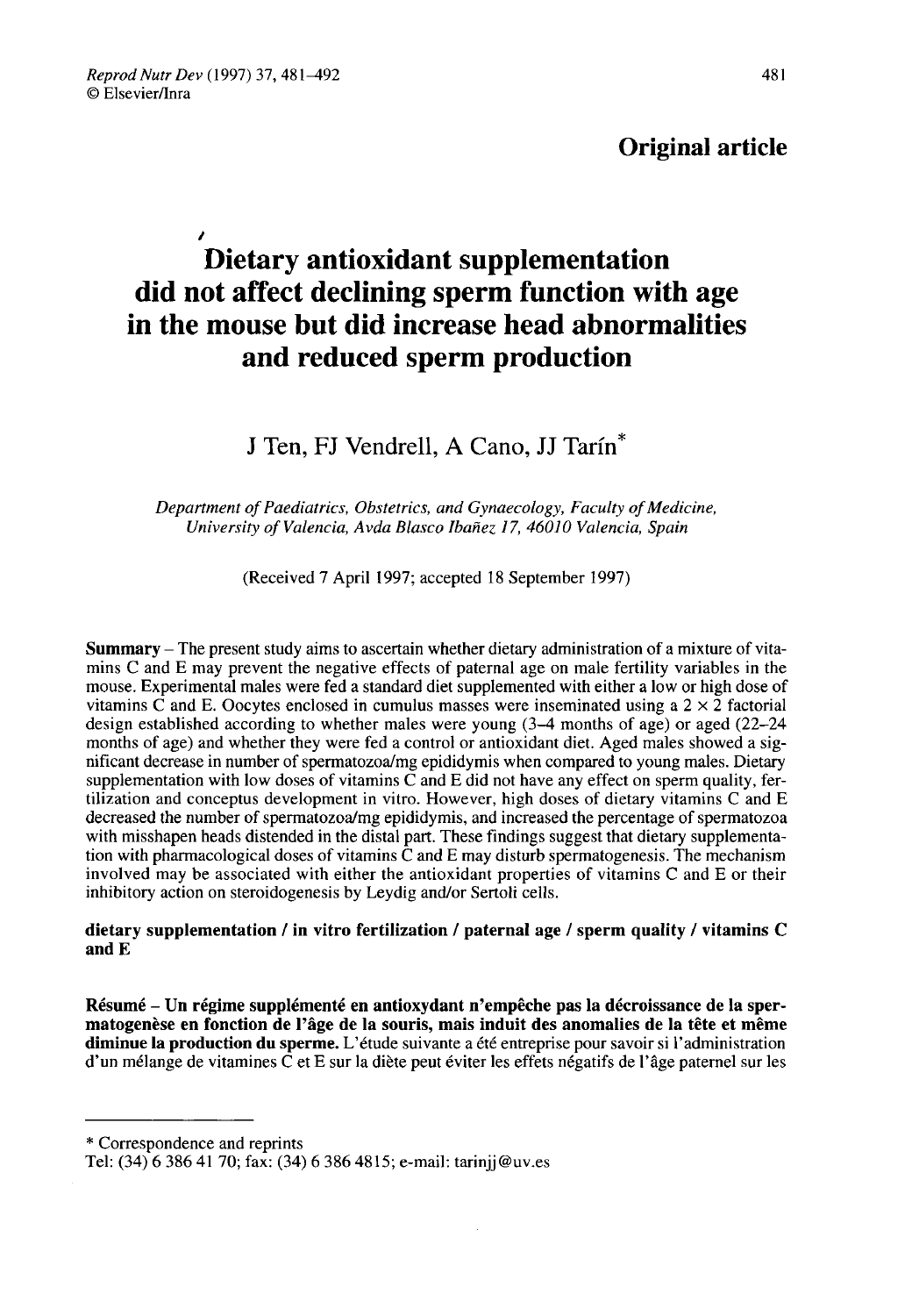paramètres de fertilité masculine sur la souris. Les mâles du groupe expérimental ont été alimentés avec un régime standard, augmenté d'une dose faible ou forte de vitamines C et E. Les femelles ont été inséminées en utilisant un schéma factoriel  $2 \times 2$ , établi en fonction de l'âge des mâles (jeunes : 3-4 mois, ou âgés : 22-24 mois) et ont été alimentés avec un régime témoin ou additionné d'antioxydant. Les mâles âgés ont montré une diminution significative du nombre de spermatozoïdes/mg d'épididyme par rapport aux jeunes mâles. La supplémentation du régime avec une dose faible de vitamines C et E n'a eu aucun effet sur la qualité du sperme, la fécondation, et le développement du conceptus in vitro. Pourtant, une dose élevée de vitamines C et E a diminué le nombre de spermatozoïdes/mg d'épididyme et augmenté le pourcentage de spermatozoïdes malformés à têtes distendues dans la partie distale. Ces résultats indiquent que des doses pharmacologiques de vitamines C et E peuvent altérer la spermatogenèse grâce à leurs propriétés antyoxydantes potentielles ou à leur action inhibitrice sur la stéroïdogenèse par des cellules de Leydig ou de Sertoli.

#### âge paternel / fécondation in vitro / qualité du sperme / supplément diététique / vitamines C et E

#### INTRODUCTION

There are many studies that show negative effects of paternal age on male fertility. Ageing in human testes is associated with vascular degeneration, and a reduction in number and function of Leydig cells, intersticial cells, myoid cells and Sertoli cells. These changes are accompanied by reduction in the capability to produce testosterone, and rising plasma levels of luteinizing hormone (LH), follicle stimulating hormone (FSH) and oestradiol (Johnson, 1986; see Cummins et al, 1994 for a review). Increases in LH and FSH plasma levels, together with reduction in the number of Sertoli cells, are correlated with a decrease in daily sperm production which, in turn, is associated with a major degeneration of germ cells (Johnson et al, 1984; Johnson, 1986, 1989). Furthermore, as testicular vascularity decreases, spermatogenic failure increases, which may result in a reduction in sperm output in rats (Auroux et al, 1985) and humans (Johnson, 1989). The study of age-related histologic changes in the adult mouse testis reveal the appearance of vacuoles in the seminiferous epithelium after 6 months of age, with atrophied tubules that initially appear in patches and then spread throughout the testis. The thickness of the basement membrane surrounding the atrophied tubules is positively

correlated with the degree of atrophy (Takano and Abe, 1987). With increasing paternal age, spermatozoa may show morphological abnormalities during their development. They may degenerate and be phagocytozed by Sertoli cells, which show age-associated lipid accumulations within their cytoplasm (Lynch and Scott, 1950; Paniagua et al, 1987).

The study of the reproductive perfor mance of C57BL/6NNia male mice (Parkening et al, 1988), revealed that only 42% of aged males mated versus 100% in young males, with 65% siring young versus 96% in young males. Aged males that failed to mate had atrophied testes, fewer and less motile sperm, lower testosterone levels and a high percentage of degenerating epithelium lining seminiferous tubules. A longitudinal analysis of 2- to 30-month-old CBF1 male mice showed progressive losses in mating success and sperm production between 18 and 30 months, with decreased levels of serum LH and testosterone (Bronson and Desjardins, 1977). In another study, Parkening (1989) found that aged males that did not mate or mated without producing offspring, showed a reduced number of spermatozoa/mg epididymis, a decreased sperm motility, increased percentage of abnormal spermatozoa and decreased fertilization rate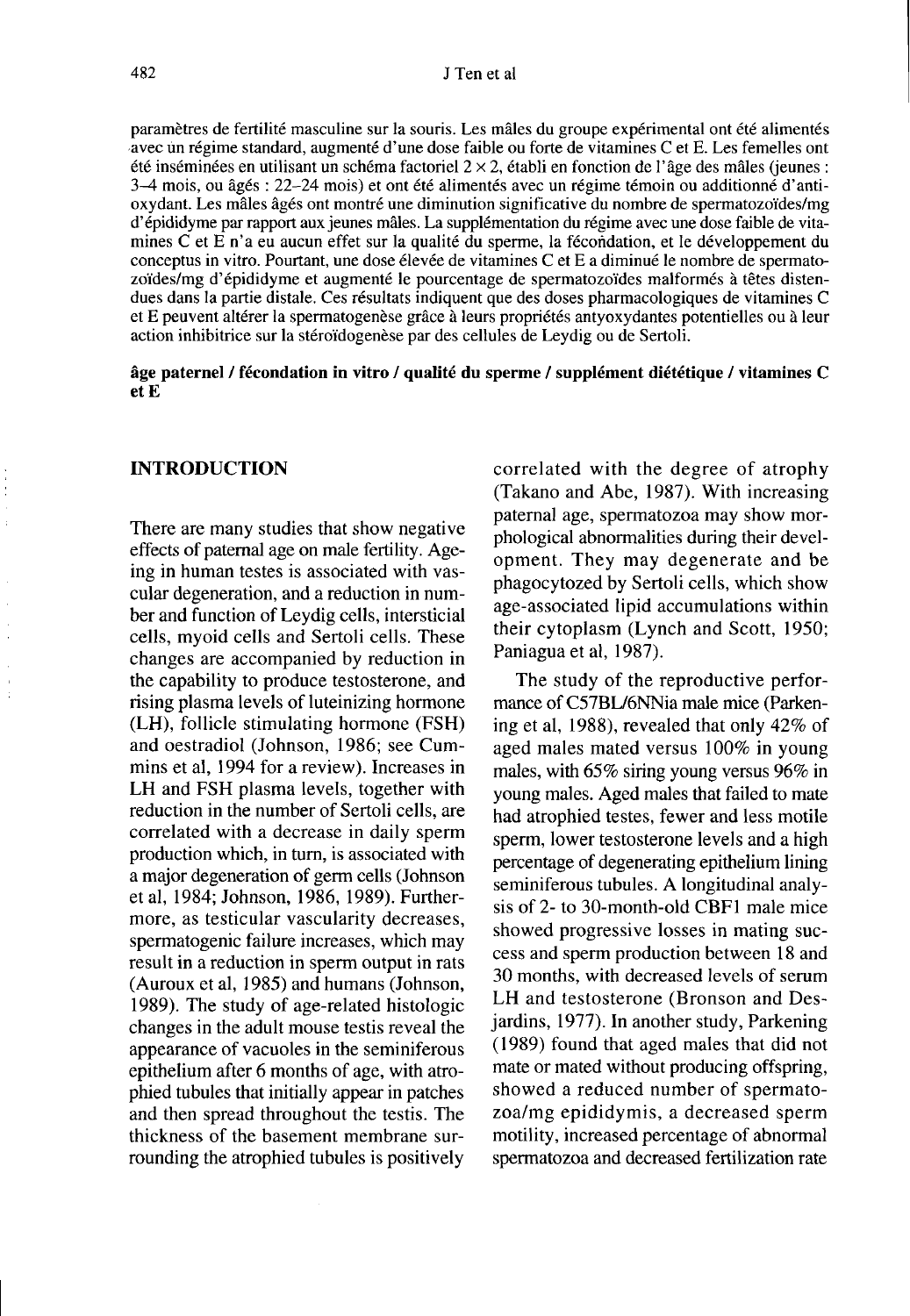and number of concepti reaching the blastocyst stage.

According to the 'free radical theory of ageing' (Harman, 1956), free radicals, generated metabolically or accidentally by ionizing radiation, are the main factors for explaining the degenerative ageing process (Harman, 1981). Miquel and co-workers established an important variation to this theory, assigning a key role in the senescent process to the damage exerted by oxygen radicals to mitochondria (Miquel and Fleming, 1986). In this way, reactive oxygen species (ROS) such as the superoxide anion  $(O_2^-)$ , hydrogen peroxide (H<sub>2</sub>O<sub>2</sub>) and the Fleming, 1986). In this way, reactive oxygen<br>species (ROS) such as the superoxide anion<br>(O<sub>2</sub><sup>-</sup>), hydrogen peroxide (H<sub>2</sub>O<sub>2</sub>) and the<br>highly toxic hydroxyl free radical (OH·), are produced continuosly in mitochondria because of the 'leakage' of high energy electrons along the electron transport chain. Mitochondrial proteins and lipids can be damaged, but mitochondrial DNA (mtDNA) is the main target for oxidative attack because of its location near the inner mitochondrial membrane sites where the oxidants are formed. Furthermore mtDNA lacks protective histones and has no DNA repair activity (for a review, see Shigenaga et al, 1994).

Age-associated oxidative stress may be prevented by antioxidants such as vitamins C and E. Fraga et al (1991), reported a protective effect of dietary intake of vitamin C against endogenous oxidative damage to human sperm DNA. Dawson et al (1987) reported an improvement in sperm quality in men with sperm agglutination in excess of 25% after supplementing their diets with vitamin C. An improvement in sperm quality of heavy smokers was also reported after ascorbic acid supplementation (Dawson et al, 1992). Furthermore, oral administration of vitamin E significantly improved sperm function as assessed by the zona binding test (Kessopoulou et al, 1995) and fertilization rate (Geva et al, 1996).

In the present study, we aim to ascertain whether dietary administration of a mixture

of vitamins C and E may prevent the negative effects of paternal age on sperm quality, fertilization, and conceptus development in vitro in the mouse.

## MATERIALS AND METHODS

#### Animals, dietary supplements and oocyte retrieval

F1 hybrid male and female mice (C57BL/6JIco female X CBA/Jlco male) were given a standard diet (containing 590 g carbohydrates, 30 g lipids and 160 g protein/kg diet) and tap water 'ad libitum'. In the experimental group, males were fed the same standard diet but supplemented with an antioxidant mixture of vitamin C and vitamin E. In a first set of experiments, diet was supplemented with 0.025 g vitamin C/kg and 0.06 g vitamin E/kg. These supplements resulted in an average daily intake of 0.1 mg vitamin C and 0.24 mg vitamin E/kg body weight. These doses are based on several studies of human beings at these concentrations (Fraga et al, 1991; Kessopoulou et al, 1995). Males were fed this diet from the second month of life until their death at 4 months of age (young males) or during the last 3 months before their death at 22-24 months of age (aged males). In a second set of experiments, males were fed an antioxidant mixture containing 10 g vitamin C/kg diet and 0.6 g vitamin E/kg diet. These supplements resulted in an average daily intake of 1 600 mg vitamin C and 96 mg vitamin E/kg body weight. This particular mixture of vitamins was chosen based on a previous study demonstrating a protective effect of this mixture against GSH oxidation in blood and mitochondria from livers and brains of aged rats (De-la-Asunción et al, 1996). Young males were fed this diet from the second month of life until their death at 4 months of age, and aged males during the 7 months before their death at 22-24 months of age. Females fed a control diet were superovulated at 2 months of age by an intraperitoneal injection of 10 IU pregnant mare's serum gonadotrophin (PMSG) (Folligon; Intervet-Intemational, Boxmeer, Holland) followed 48 h later by 10 IU of human chorionic gonadotrophin (hCG) (Chorulon; Intervet-International). They were killed by cervical dislocation 14 h after the hCG injection. Their oviducts were excised and placed into 2 mL medium M2 (Quinn et al, 1982) where they were supple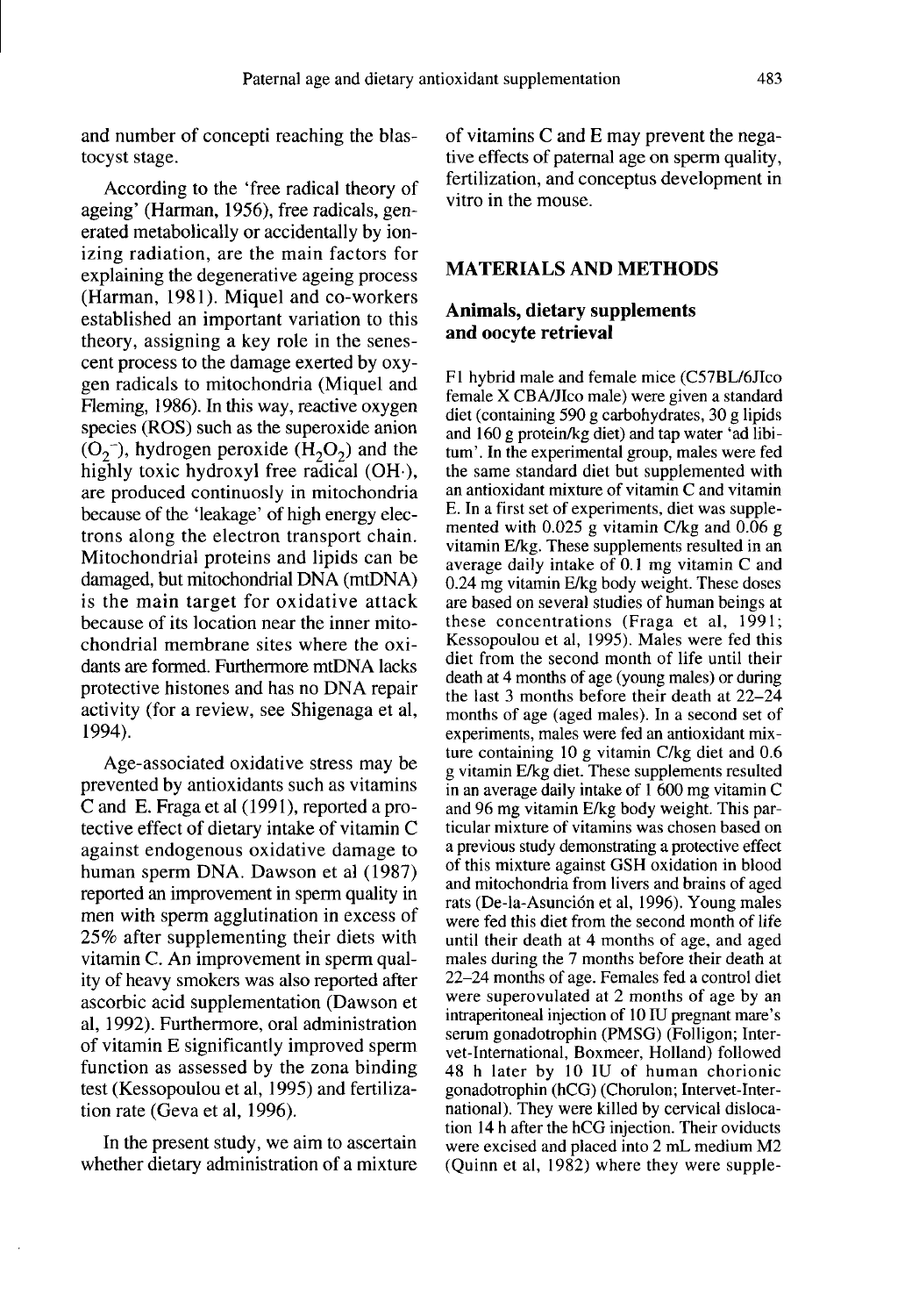mented with 4 mg bovine serum albumin (BSA; Fraction V, Sigma Chemical Co, St Louis, MO, USA)/mL. Oocytes enclosed in cumulus masses were released from the ampullae, washed and transferred directly to insemination droplets.

#### Fertilization and conceptus development in vitro

In each experiment, four males (two young and two aged, fed a standard or antioxidant diet) were killed by cervical dislocation 2 h before insemination. Cauda epididymes were weighed, excised and placed into 0.5 mL medium T6 (Quinn et al, 1982) supplemented with IS mg BSA/mL. Ten minutes later, the caudae were discarded and the sperm solution adjusted to a concentration of  $5 \times$ 106 motil spermatozoa/mL. Spermatozoa were then incubated until insemination in 20  $\mu$ L droplets overlaid with mineral oil in an atmo-<br>sphere of  $5\%$  CO<sub>2</sub> in air at 37 °C. Oocytes<br>enclosed in cumulus masses from four different enclosed in cumulus masses from four different females were inseminated using a  $2 \times 2$  factorial design. At 8 h after insemination, oocytes of each group were washed, transferred, and incubated in groups of ten into  $20 \mu L$  droplets of medium M16 (Whittingham, 1971). At this time, oocytes were assessed for fertilization, by observing if they extruded a second polar body (PB) and had two pronuclei. Cleavage was monitored every 24 h for 5 days.

#### Sperm vitality

To evaluate sperm vitality, sperm was stained in a 1:1 aqueous solution containing 7.23 mM yellow eosin (Sigma Chemical Co) and 154 mM NaCI. A minimum of 100 spermatozoa per group was observed using a  $\times$ 40 objective. Eosin does not pass through intact membranes and so living spermatozoa remain colourless.

#### Sperm morphology

Ten microlitres of sperm suspension were extended on microscope slides and were air dried. They were then fixed for 1 h in Carnoy (absolute ethanol/glacial acetic acid, 3:1, v/v) and stained for 5 min with an aqueous solution containing 5% yellow eosin. Slides were then washed

with running water and air dried. A minimum of 200 spermatozoa per group was observed (using  $\times$ 100 immersion objective) to assess their morphology. Spermatozoa were considered abnormal if they contained head malformations corresponding to classification 1-5 as reported by Krzanowska (1981) or if they contained more than one flagellum or an unusually shaped flagellum. According to Krzanowska's sperm classification, class 1 corresponds to spermatozoa with almost normal heads but with a changed curvature in the distal part of their heads (la) or with slightly bent acrosomes (1b). Class 2 corresponds to spermatozoa with heads of completely normal shape, except that they possess canals of low stainability, situated transversely, obliquely or longitudinally to the long axis of their heads (2a). The most typical form of this class has a narrow, condensed head and contains a longitudinal canal of very low stainability (2c); sometimes the canal is not visible (2b). Class 3 corresponds to misshapen and flat heads distended in the apical part (3a) or in the distal part (3b). Spermatozoa of class 4 have severely misshapen heads showing abnormalities in distribution of chromatin (4a); some of these heads possess vacuoles or short canals of less stainable material (4b). Finally, spermatozoa of class 5 have severely misshapen 'thread-like heads'.

## Fluorescence staining and counting of nuclei

In some experiments, concepti that had reached the 16-cell or early blastocyst stage at 81 h postinsemination were fixed and their nuclei labelled. After removing their zona pellucidae with Tyrode acid (pH 2.4), concepti were fixed and labelled overnight in absolute alcohol containing  $94 \mu M$ bisbenzimide (Hoechst 33258; Sigma Chemical Co) at 4 °C. They were then washed for 1 h in absolute alcohol and mounted on microscope slides in glycerol beneath a coverslip and carefully squashed using a pencil rubber. The numbers of nuclei in each conceptus were then counted. Nuclei showing metaphase chromosomes were counted as single cells. The mitotic index of each conceptus was defined as the percentage of the number of metaphases/total number of cells.

Ĭ.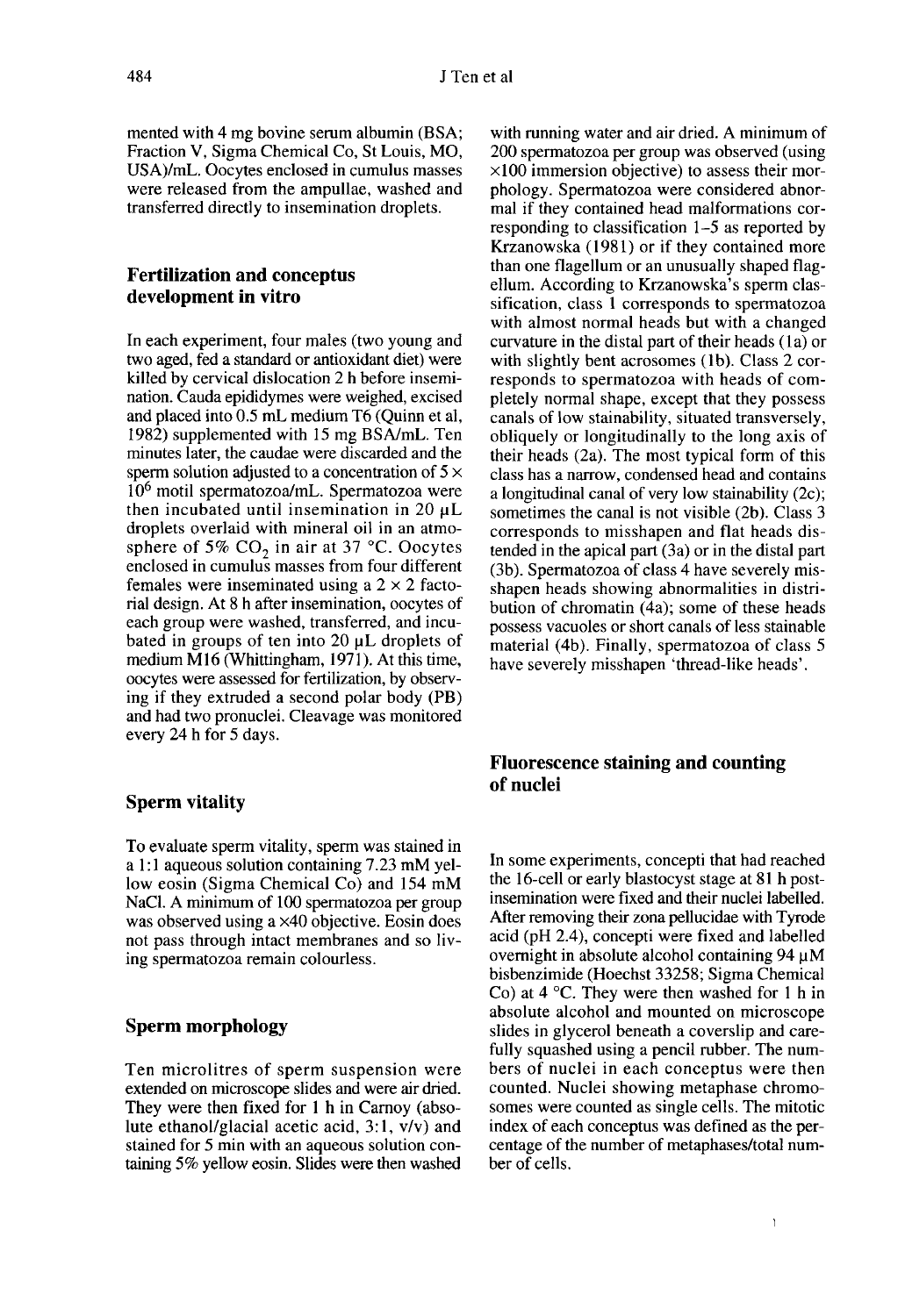#### Statistical analysis

Two-way analysis of variance (Anova) was was defined as  $P \le 0.05$ . The entire statistical analysis was carried out using the Statistical Package for Social Sciences (SPSS).

# **RESULTS**

Tables I and II show the effect of paternal age and dietary supplementation with low doses of vitamins C and E on sperm quality, fertilization and conceptus development in vitro. The number of spermatozoa/mg epididymis ( $P \le 0.05$ ) (table I), percentage of spermatozoa with misshapen heads distended in the apical part  $(3a)$  ( $P \le 0.005$ ) (table I), and mitotic index ( $P \le 0.05$ ) (table II) decreased significantly with paternal age. Dietary supplementation with low doses of vitamins C and E did not have any effect on seminal, fertilization or conceptus development parameters.

Tables III and IV show the effect of paternal age and dietary supplementation with high doses of vitamins C and E on sperm quality, fertilization and conceptus development in vitro. Paternal age was associated with decreased number of spermatozoa/mg epididymis ( $P \le 0.05$ ) (table III). Dietary supplementation with high doses of antioxidants decreased the number of spermatozoa/mg epididymis ( $P \le 0.05$ ) and increased the percentage of spermatozoa with misshapen heads distended in the distal part (3b) ( $P \le 0.05$ ) (table III). A similar increase in number of spermatozoa with misshapen 'thread-like heads' (type 5) was obtained, but it was ignored because of uncertainty in the data due to the small number of misshapen spermatozoa recorded. No effect of diet on fertilization and conceptus development was observed (tables III and IV).

# DISCUSSION

The present study shows a decrease in number of spermatozoa/mg epididymis with paternal age. This result is in agreement with a previous study by Parkening (1989) which also demonstrated an age-associated decrease in number of spermatozoa/mg epididymis.

A reduction in number of spermatozoa/mg epididymis may be due to a decrease in number and function of Sertoli cells, since each of them can support only 28 germ cells (28:1 ) (Johnson, 1986, 1989). Gosden et al (1982) reported differences in structure and gametogenic potential of seminiferous tubules in ageing mice, which affected the spermatogenesis process. Auroux et al (1985), in their work on testicular ageing in the Wistar rat, found a decrease in testicular vascularity with age. This, in turn, may increase spermatogenic failure and reduce sperm output (Johnson, 1989). Patemal-ageassociated oxidative stress may explain also, at least in part, the decreased number of spermatozoa/mg epididymis found in the present study.

The mitochondrial genome of postmitotic somatic cells is a key target for free radicals and thus for the ageing process (Miquel and Fleming, 1986). Accumulation of oxygen radical damage to mitochondria may be especially patent in post-mitotic differenciated cells such as Sertoli cells and Leydig cells. There are many studies suggesting the presence of oxidative stress in these cells. Ageing of Leydig cells is associated with defective mitochondrial function and steroid metabolism (Kinoshita et al, 1985). Moreover, in humans and mice there is age-associated accumulation of lipofuscin pigment (insoluble end-product of ROS-induced lipid peroxidation) in Leydig and Sertoli cells. Elastin deposits may also appear in the lamina propia of the ductuli efferentes and epididymis as well as lipofuscin accumulations in the principal cells of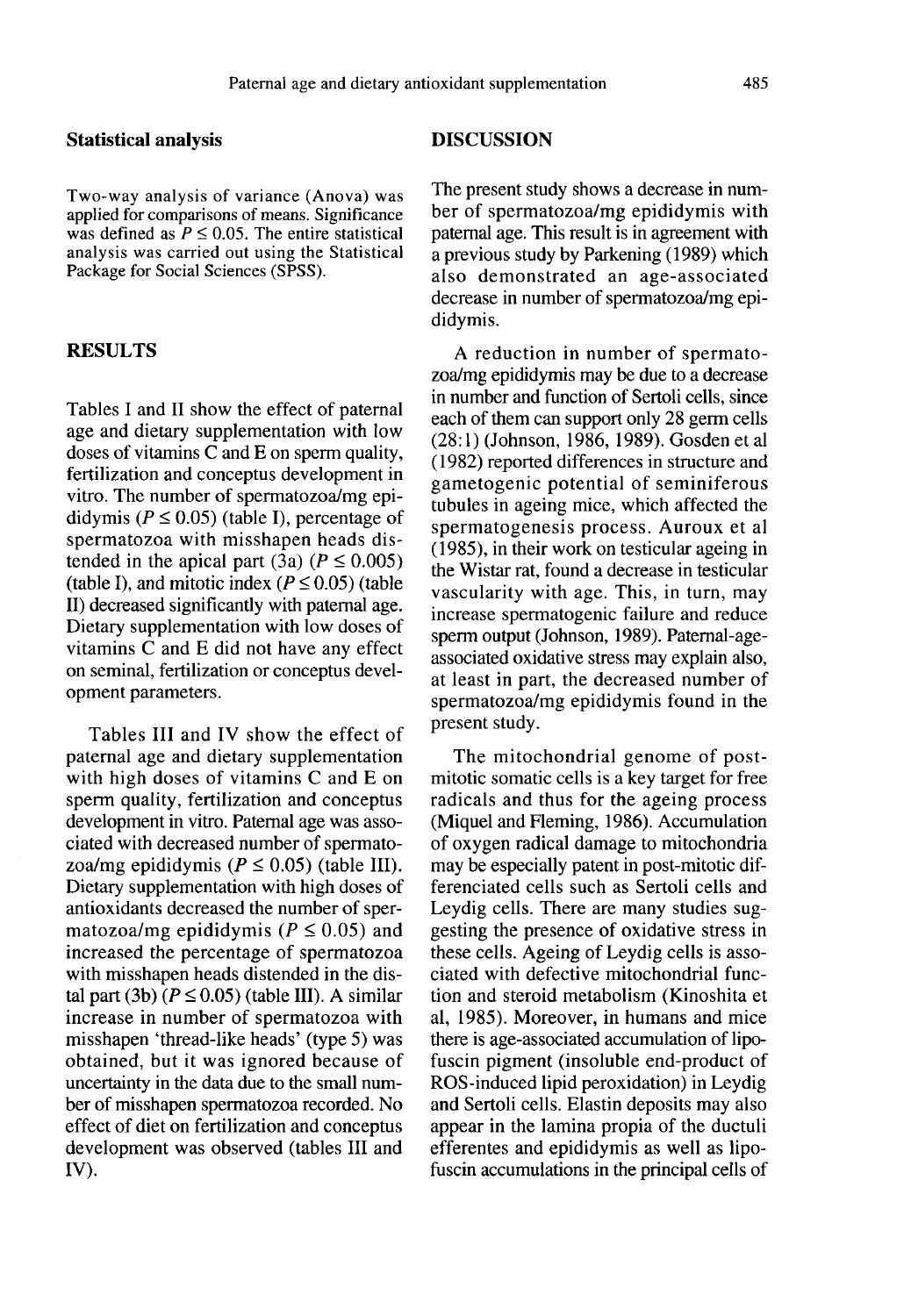| <b>A CARACTER CONTROL</b> |
|---------------------------|
|                           |
|                           |
|                           |
|                           |
|                           |
|                           |
|                           |
| $\ddot{\phantom{0}}$      |
|                           |
| ļ                         |
| ॄ                         |
|                           |
| ʻ.                        |
| l                         |
|                           |
|                           |
|                           |
|                           |
|                           |
|                           |
|                           |
|                           |
| ;                         |
|                           |
| ּ<br>ו                    |
|                           |
| .<br>.<br>.               |
|                           |
|                           |
|                           |
|                           |
|                           |
|                           |
| $\frac{1}{2}$             |
|                           |
|                           |
|                           |
|                           |
|                           |
|                           |
|                           |
|                           |
|                           |
|                           |
|                           |
|                           |
|                           |
|                           |
|                           |
|                           |
|                           |
| ֚֚֬                       |
|                           |
|                           |
|                           |
|                           |
|                           |
| .<br>I                    |
|                           |

|                  |                                       |   |                                                              |                                  |                                                                                                                                                                                                                         |                              |                                |                |                                                                                        |                                     | Abnormal sperm morphology                    |               |                              |                                                            |              |
|------------------|---------------------------------------|---|--------------------------------------------------------------|----------------------------------|-------------------------------------------------------------------------------------------------------------------------------------------------------------------------------------------------------------------------|------------------------------|--------------------------------|----------------|----------------------------------------------------------------------------------------|-------------------------------------|----------------------------------------------|---------------|------------------------------|------------------------------------------------------------|--------------|
| Paternal<br>age  | Diet                                  | z | spermatozoa<br>$N$ o $\sigma$<br>$(x10^6)$ /mg<br>epididymis | $($ %)                           | Sperm Normal sperm 1a<br>vitality morphology                                                                                                                                                                            |                              | Ĺ                              | $\overline{a}$ | $\mathcal{L}$                                                                          | $\overline{c}$                      | $\mathcal{E}$                                | 36            | 40                           | 4þ                                                         |              |
| Suno,            | vitamins C and E<br>control           | r | $1.4 \pm 0.2^a$<br>$1.7 \pm 0.2$                             | $90.2 \pm 1.5$                   | $83.0 \pm 2.6$ $87.4 \pm 1.6$ $0.0 \pm 0.0$ $0.0 \pm 0.0$ $0.0 \pm 0.0$ $0.0 \pm 0.0$ $0.0 \pm 0.0$ $0.0 \pm 0.0$ $0.0 \pm 0.0$ $0.0 \pm 0.0$ $0.0 \pm 0.0$ $0.0 \pm 0.0$ $0.0 \pm 0.0$<br>$84.9 \pm 1.9$ 0.0 $\pm$ 0.0 |                              | $0.0 + 0.0$                    |                |                                                                                        | $0.0 \pm 0.0$ $0.2 \pm 0.0 \pm 0.0$ | $12.2 \pm 1.8$ $2.3 \pm 0.4$                 |               | $0.0 \pm 0.0$                | $0.3 \pm 0.1$ 0.0 $\pm 0.0$                                |              |
| $_{\text{Aged}}$ | vitamins C and E<br>control           |   | $1.0 \pm 0.1$<br>$1.2 \pm 0.3$                               | $90.4 \pm 1.2$<br>$91.4 \pm 1.0$ | $88.6 \pm 1.7$<br>$88.7 \pm 1.2$                                                                                                                                                                                        | $0.0\pm0.0$<br>$0.3 \pm 0.3$ | $0.5 \pm 0.3$<br>$0.2 \pm 0.2$ |                | $0.1 \pm 0.1$ $0.5 \pm 0.2$ $0.1 \pm 0.1$<br>$0.0 \pm 0.0$ $0.5 \pm 0.2$ $0.0 \pm 0.0$ |                                     | $7.2 \pm 1.6$ $1.0 \pm 0.5$<br>$8.8 \pm 0.9$ | $1.1 \pm 0.3$ | $0.2 = 0.2$<br>$0.1 \pm 0.1$ | $0.2 \pm 0.1$ $0.1 \pm 0.1$<br>$0.2 \pm 0.1$ $0.1 \pm 0.1$ |              |
| Age x diet       | Two-way Anova<br>Paternal age<br>Diet |   | $P\!\leq\!0.05$<br>Ω<br>m                                    | a<br>πs<br>Ξ                     | 1S<br>a<br>ns                                                                                                                                                                                                           | Έ<br>Έ<br>Έ                  | Ξ<br>g<br>13                   | ឌ<br>a<br>Ξ    | ă<br>2<br>m                                                                            | 1S<br>S.<br>ឌ                       | $P \leq 0.005$<br>1S<br>≌                    | Ξ<br>Ξ<br>Ξ   | Ξ<br>Έ<br>m                  | 1S<br>ă<br>Έŝ                                              | ns<br>z<br>Ξ |

 $\frac{1}{2}$ Values are means  $\pm$  standard errors.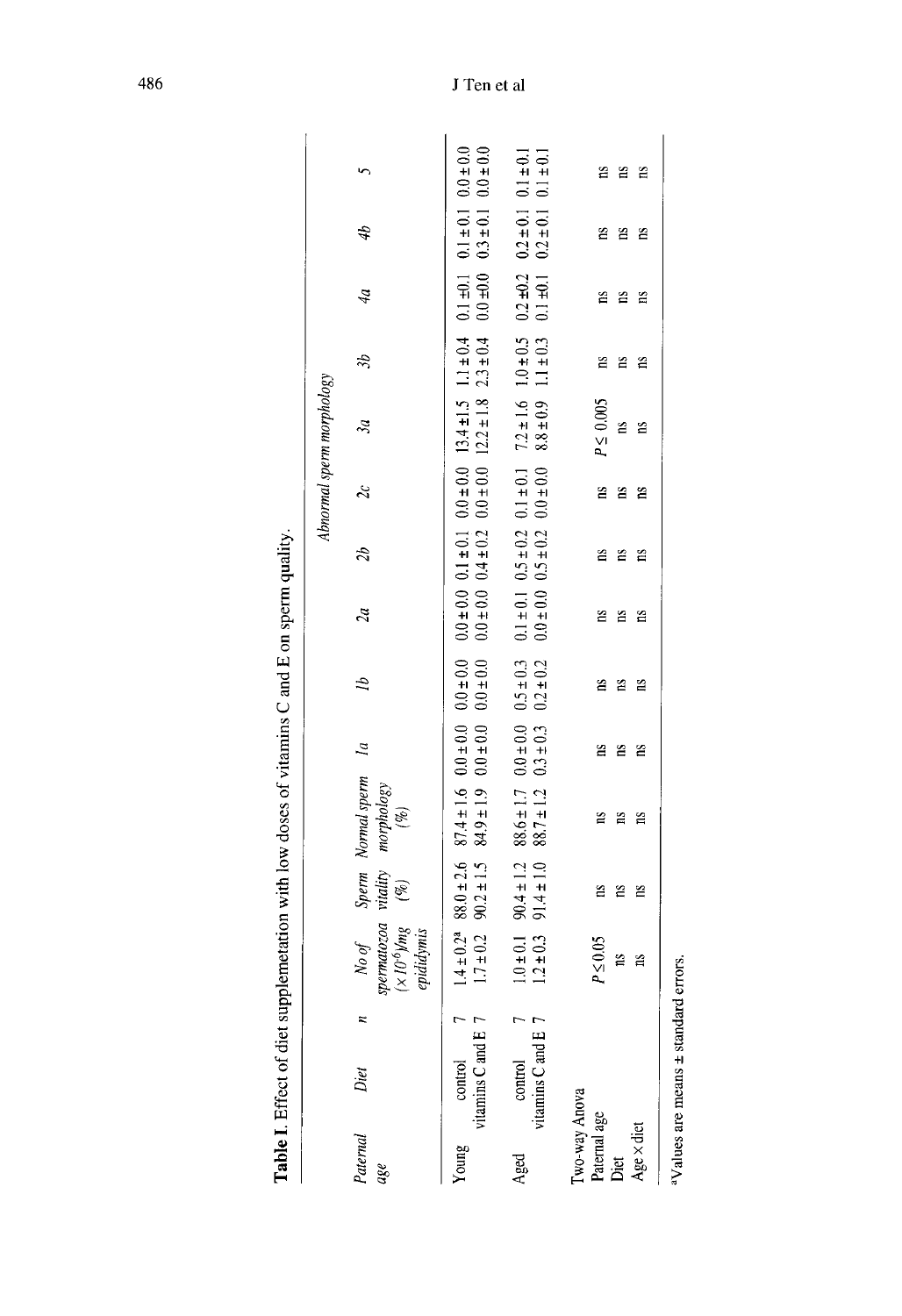Table II. Effect of paternal age and diet supplementation with low doses of vitamins C and E on fertilization and mouse conceptus development in

| vitro.                                                     |                                      |                                     |                                  |                                    |                                                                                                                                                    |                                    |                                   |
|------------------------------------------------------------|--------------------------------------|-------------------------------------|----------------------------------|------------------------------------|----------------------------------------------------------------------------------------------------------------------------------------------------|------------------------------------|-----------------------------------|
| Paternal<br>ase                                            | Diet                                 |                                     |                                  |                                    | n No oocytes Fertilized (%) n No cells at 81 h Mitotic index at 81 h n Day-5 blastocysts Day-5 hatching<br>post-insemination post-insemination (%) | $($ %)                             | blastocysts (%)                   |
| Young                                                      | vitamins C and E<br>control          | $27.7 \pm 4.8^a$ 8<br>31.7 ± 5.0    | $87.0 \pm 3.2$<br>$90.2 \pm 3.8$ | $21.4 \pm 0.4$<br>$21.8 \pm 1.3$   | $7.3 \pm 0.5$<br>$6.5 \pm 1.2$                                                                                                                     | $54.6 \pm 16.7$<br>$79.8 \pm 5.7$  | $41.2 \pm 15.8$<br>$68.8 \pm 9.1$ |
| Aged                                                       | vitamins C and E<br>control          | $28.9 \pm 6.2$<br>37.1 ± 5.9        | $92.7 \pm 3.5$<br>$88.4 \pm 2.2$ | $21.3 \pm 0.6$<br>$21.4 \pm 2.2$   | $3.4 \pm 1.4$<br>$5.1 \pm 0.5$                                                                                                                     | $62.8 \pm 18.1$<br>$73.0 \pm 3.2$  | $47.6 \pm 15.6$<br>$66.8 \pm 7.0$ |
| Two-way Anova<br>Paternal age<br>Age $\times$ diet<br>Diet |                                      | $\overline{\mathbf{n}}$<br>ns<br>ns | 1S<br>ă<br>á                     | $\overline{\mathbf{n}}$<br>ă,<br>ï | $P \leq 0.05$<br>Ë<br>ă,                                                                                                                           | ns<br>$\overline{\mathbf{n}}$<br>ă | ns<br>ns<br>ns                    |
|                                                            | aValues are means ± standard errors. |                                     |                                  |                                    |                                                                                                                                                    |                                    |                                   |

Paternal age and dietary antioxidant supplementation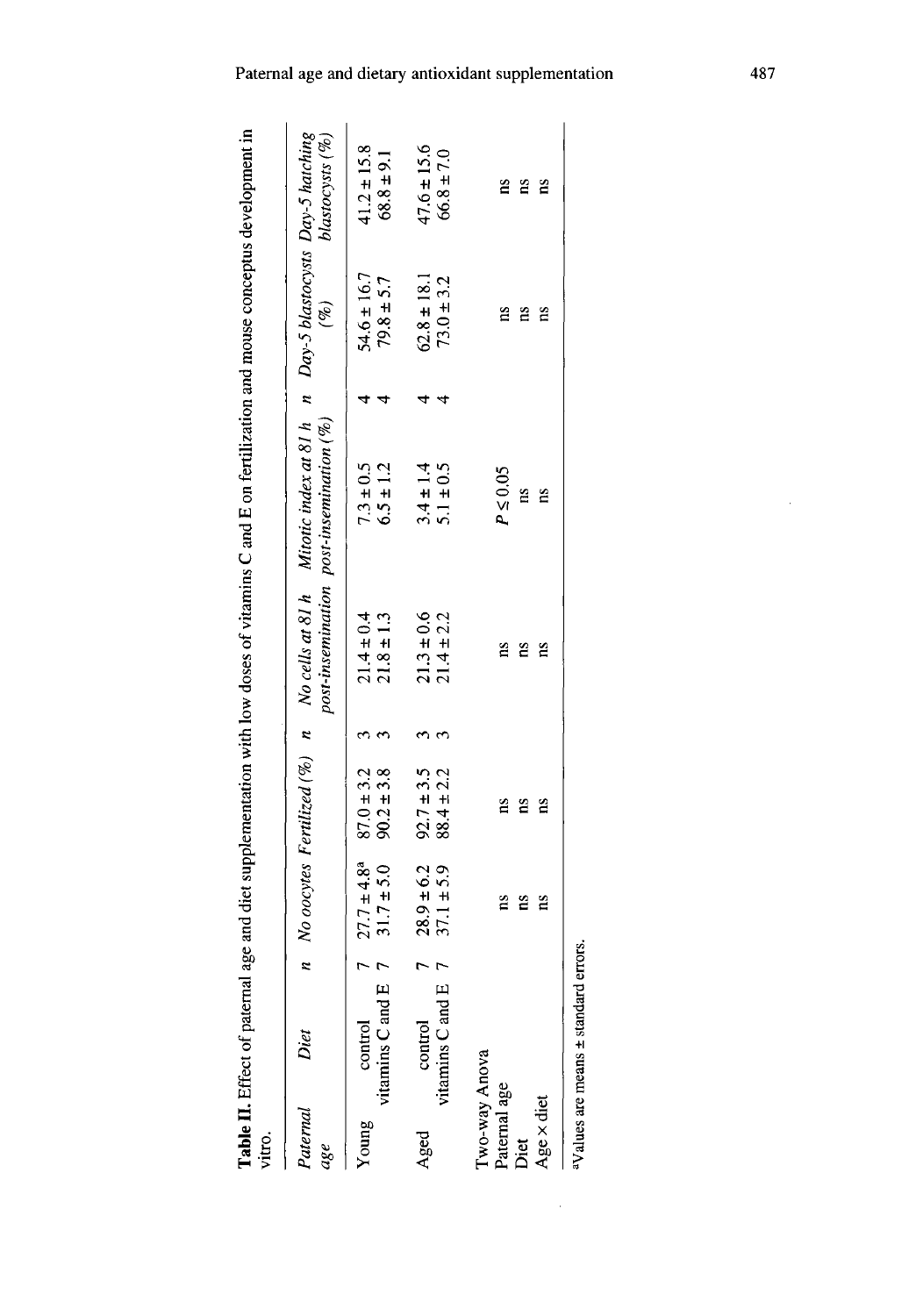Table III. Effect of diet supplemetation with high doses of vitamins C and E on sperm quality.

| Abnormal sperm morphology | 4þ<br>40<br>$\ddot{x}$<br>$\tilde{\mathcal{E}}$<br>$\overline{\mathcal{E}}$<br>2b<br>$\overline{a}$ | $8.9 \pm 0.9$ 1.1 ± 0.3 0.1 ± 0.1 $\pm$ 0.1 $\pm$ 0.2 0.0 $\pm$ 0.0<br>$0.3 \pm 0.2$ $0.1 \pm 0.1$<br>$0.1 \pm 0.1$<br>$1.5 \pm 0.3$<br>$9.0 \pm 0.8$<br>$0.0 \pm 0.0$ $0.0 \pm 0.0$ $0.3 \pm 0.2$<br>$0.2 \pm 0.2$ 0.1 $\pm 0.1$ 0.2 $\pm 0.1$ | $0.6 \pm 0.2$ $0.0 \pm 0.0$<br>$0.3 \pm 0.1$<br>$0.5 \pm 0.2$<br>$0.0 \pm 0.0$<br>$0.1 \pm 0.1$<br>$8.6 \pm 1.7$ $1.2 \pm 0.5$<br>$3.0 \pm 0.6$<br>$11.2 \pm 1.7$<br>$0.0 \pm 0.0$ $0.9 \pm 0.5$ $0.2 \pm 0.1$<br>$0.1 \pm 0.1$ $0.3 \pm 0.1$ $0.2 \pm 0.1$ | $P \le 0.05$<br>$\overline{\mathbf{n}}$<br>m<br>5.<br>æ<br>πs<br>Ξ<br>Ξ<br>$P \le 0.05$<br>1Ś<br>1S<br>1S<br>ĩS<br>ă<br>a<br>Ξ<br>2<br>m<br>Ξ |
|---------------------------|-----------------------------------------------------------------------------------------------------|-------------------------------------------------------------------------------------------------------------------------------------------------------------------------------------------------------------------------------------------------|-------------------------------------------------------------------------------------------------------------------------------------------------------------------------------------------------------------------------------------------------------------|-----------------------------------------------------------------------------------------------------------------------------------------------|
|                           | $\mathcal{L}$                                                                                       | $89.2 \pm 1.1$ 0.1 $\pm$ 0.1 $\pm$ 0.1 $\pm$ 0.1<br>$0.3 \pm 0.2$<br>$88.3 \pm 1.0$ $0.1 \pm 0.1$                                                                                                                                               | $1.1 \pm 0.7$<br>$0.3 \pm 0.1$<br>$87.2 \pm 3.0$ $0.6 \pm 0.3$<br>$0.5 \pm 0.2$                                                                                                                                                                             | Ξ<br>ឌ<br>Ξ<br>ă<br>æ<br>Έ                                                                                                                    |
|                           | Sperm Normal sperm 1a<br>vitality morphology<br>(%)<br>$(\%)$                                       | $89.7 \pm 1.1$<br>$91.9 \pm 1.4$                                                                                                                                                                                                                | $83.7 \pm 1.8$<br>89.7 ± 0.7<br>86.6 ± 1.6                                                                                                                                                                                                                  | 1.S<br>S<br>ă<br>m<br>1S<br>χ                                                                                                                 |
|                           | $N$ o of<br>spermatozoa<br>$\mu$ /(x 10°V)<br>epididymis                                            | $1.8 \pm 0.2^a$<br>$1.4 \pm 0.2$                                                                                                                                                                                                                | $1.3 \pm 0.1$<br>$1.1 \pm 0.1$                                                                                                                                                                                                                              | $P \le 0.05$<br>$P \le 0.05$<br>m                                                                                                             |
|                           | z<br>Diet                                                                                           | $\tilde{\phantom{0}}$<br>0<br>vitamins C and E<br>control                                                                                                                                                                                       | ా<br>っ<br>vitamins C and E<br>control                                                                                                                                                                                                                       |                                                                                                                                               |
|                           | Paternal<br>age                                                                                     | $Y$ oung                                                                                                                                                                                                                                        | Aged                                                                                                                                                                                                                                                        | Two-way Anova<br>Paternal age<br>Age x diet<br><sub>jet</sub>                                                                                 |

 $\frac{1}{2}$ Values are means ± standard errors.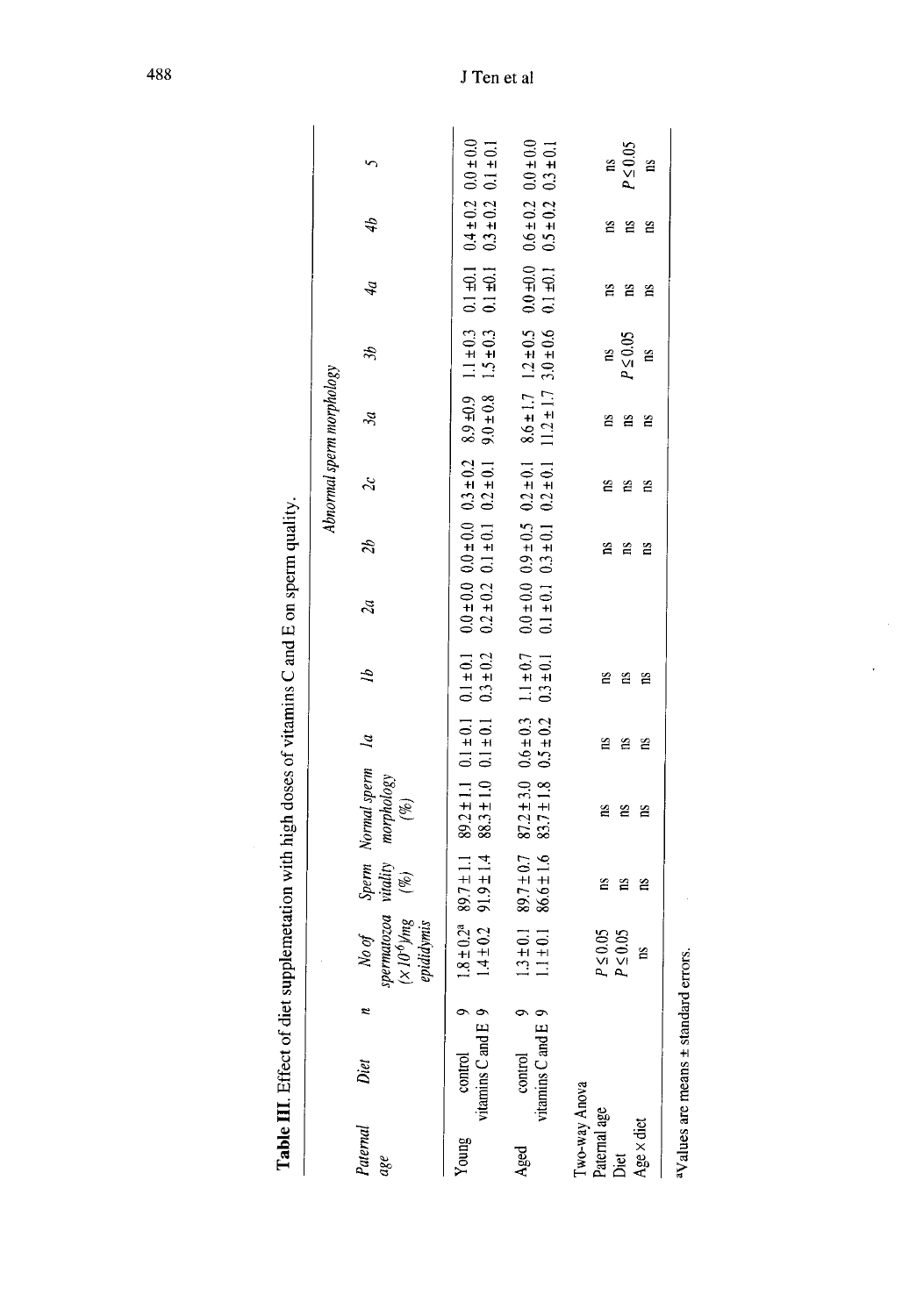| į<br>$\ddot{\phantom{a}}$<br>i<br>l<br>i<br>֪ׅ֪֪ׅ֖֚֚֡֝֬֝֬֝֬֝֬֝֬֝֬<br><b>September</b><br>l<br>NTV DEC<br>ann ann e<br>j<br>Ì<br>I |
|-----------------------------------------------------------------------------------------------------------------------------------|
|-----------------------------------------------------------------------------------------------------------------------------------|

| in vitro.                                                         |                           |                          |                                    |                                  |                                  | Table IV. Effect of paternal age and diet supplementation with high doses of vitamins C and E on fertilization and mouse conceptus development     |              |                                   |                                   |
|-------------------------------------------------------------------|---------------------------|--------------------------|------------------------------------|----------------------------------|----------------------------------|----------------------------------------------------------------------------------------------------------------------------------------------------|--------------|-----------------------------------|-----------------------------------|
| Paternal age Diet                                                 |                           |                          |                                    |                                  |                                  | n No oocytes Fertilized (%) n No cells at 81 h Mitotic index at 81 h n Day-5 blastocysts Day-5 hatching<br>post-insemination post-insemination (%) |              | $(\%)$                            | blastocysts (%)                   |
| Young                                                             | vitamins C and<br>control | $\circ$<br>$\circ$<br>щ  | $37.8 \pm 4.5^a$<br>$39.1 \pm 3.0$ | $89.5 \pm 4.2$<br>$88.3 \pm 1.5$ | $19.7 \pm 2.9$<br>$20.4 \pm 1.7$ | $6.1 \pm 2.4$<br>$3.6 \pm 1.1$                                                                                                                     | ७            | $71.3 \pm 11.0$<br>$77.6 \pm 2.7$ | $61.2 \pm 11.2$<br>$64.0 \pm 4.3$ |
| Aged                                                              | vitamins C and<br>control | $\sigma$<br>$\circ$<br>σ | $38.6 \pm 2.7$<br>$41.2 \pm 3.6$   | $88.7 \pm 2.5$<br>$83.8 \pm 3.5$ | $17.7 \pm 1.3$<br>$18.0 \pm 2.5$ | $4.7 \pm 1.9$<br>$6.2 \pm 2.0$                                                                                                                     | $\circ$<br>v | $66.2 \pm 4.7$<br>$77.8 \pm 4.3$  | $55.3 \pm 5.0$<br>$66.2 \pm 5.4$  |
| Two-way Anova<br>Paternal age<br>Age $\times$ diet<br><b>Diet</b> |                           |                          | 2<br>ns<br>2                       | 2ŭ<br>ns<br>ã                    | 1S<br>m<br><b>ns</b>             | 1S<br><b>ns</b><br><b>ns</b>                                                                                                                       |              | 2u<br>m<br>m                      | ă<br>1S<br>å                      |

 $\overline{a$ Values are means  $\pm$  standard errors.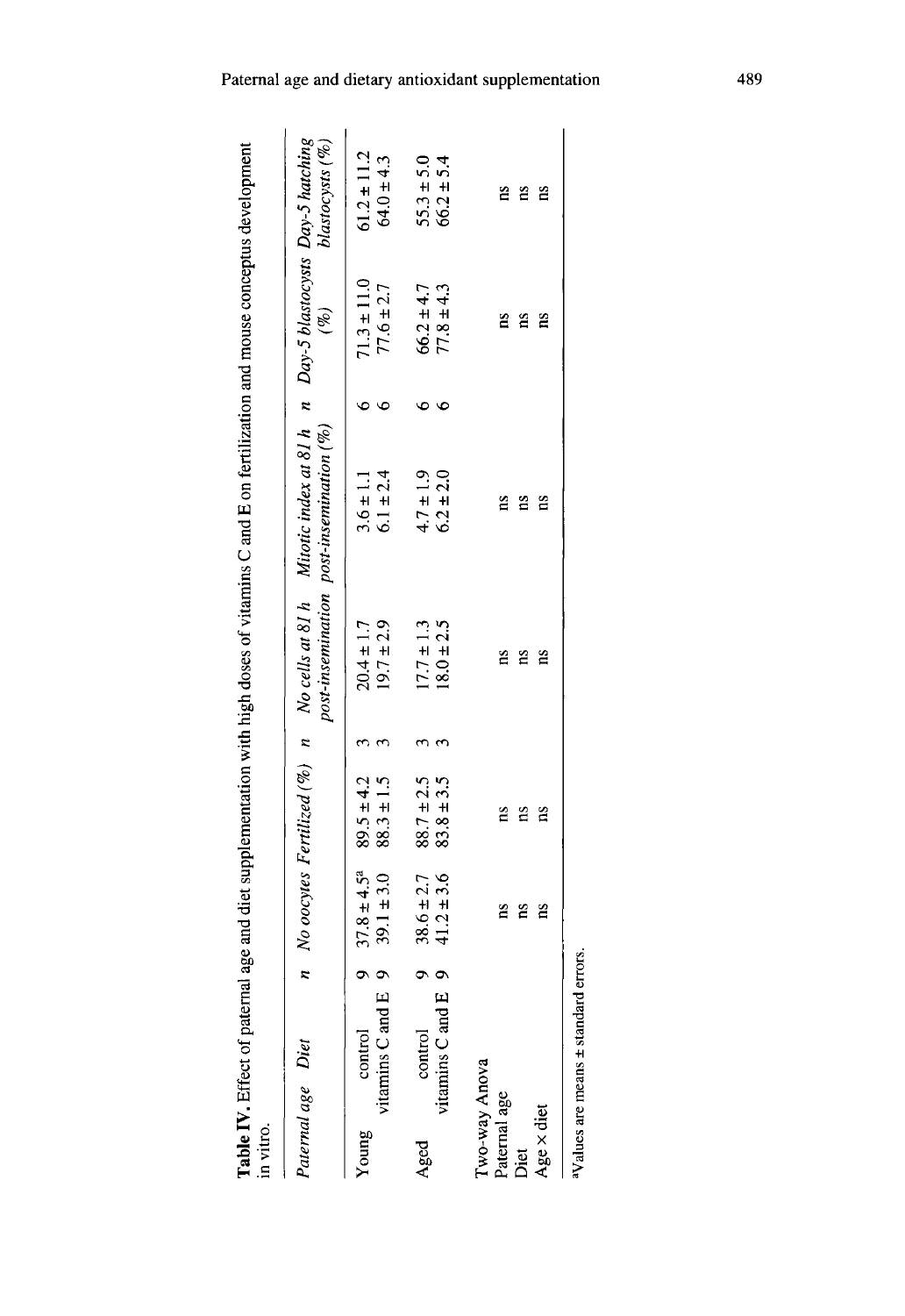the epididymis (see Cummins et al, 1994 for a review).

The present study showed no effects on sperm quality, fertilization and conceptus development in vitro when the diet was supplemented with low doses of vitamins C and E. However, high doses of vitamins had negative effects on sperm quality. In fact, the number of spermatozoa/mg epididymis diminished and the percentage of spermatozoa with misshapen heads distended in the distal part increased in males fed a diet supplemented with pharmacological doses of vitamins C and E.

Vitamins C and E, are considered 'antioxidants' but in fact they are redox (reducingoxidizing) agents, and, in some circumstances, they can act as pro-oxidants (Herbert, 1994, 1996; Schwartz, 1996). Normally, an antioxidant effect appears when cells are exposed to physiological concentrations found in food, whereas a pro-oxidant effect appears at higher concentrations (Herbert, 1994). Thus, the high doses of antioxidants used in this work may have produced a pro-oxidant effect on the Sertoli and/or Leydig cells and so have disturbed the process of spermatogenesis. However, it is necessary to bear in mind that this particular 'cocktail' of vitamins protects against GSH oxidation in blood and mitochondria from livers and brains of aged rats (De-la-Asunci6n et al, 1996). Furthermore, we have demonstrated that this mixture of vitamins C and E prevents age-associated decrease in ovulation rate after exogenous ovarian stimulation and precludes the concomitant increase in percentage of aneuploid and diploid oocytes in the mouse (Tarin JJ et al, unpublished). This body of evidence suggests, therefore, that dietary supplementation with pharmacological doses of vitamins C and E may have an antioxidant effect on sperm and/or Sertoli and/or Leydig cells. However, this antioxidant mixture may act by other mechanisms rather than keeping cells in a reduced state. In fact, the

presence of high concentrations of vitamin C in the testes may disturb steroidogenesis by the Leydig and Sertoli cells and so induce a drop in number of spermatozoa/mg epididymis as well as an increase in percentage of spermatozoa with misshapen heads distended in the distal part. This notion is supported by several studies reporting that high concentrations of ascorbic acid may inhibit ovarian and adrenal steroidogenesis (for a review, see Levine and Morita, 1985).

In humans, there exists a negative correlation between sperm morphology, fertilization rate (Zenzes et al, 1985; Kruger et al, 1988) and pre-implantation conceptus development (Ron-El et al, 1991; Parinaud et al, 1993; Janny and Menezo, 1994). However, in mice treated with high doses of vitamins C and E, we did not find any association between the presence of spermatozoa with misshapen heads distended in the distal part, fertilization and conceptus development. This may be due to the relatively high concentration of spermatozoa used at insemination together with the relatively low incidence of abnormal forms observed in the present study. This effect would be reinforced by the fact that misshapen spermatozoa are selected against at fertilization by the zona pellucida (Kot and Handel, 1987; Menkveld et al, 1991) and/or cumulus cells (Krzanowska and Lorenc, 1983).

The present study shows that paternal age does not affect the percentage of fertilized oocytes that reach the blastocyst stage in vitro. The only significant difference with respect to conceptus development in vitro between young and aged males is the negative effect of paternal age found in the mitotic index of concepti 81 h post-insemination in the first set of experiments with low doses of vitamins C and E. This effect, however, may be an artefact because it was not found in the experiments made with high doses of vitamins C and E.

In summary, the present study i) confirmed previous studies demonstrating that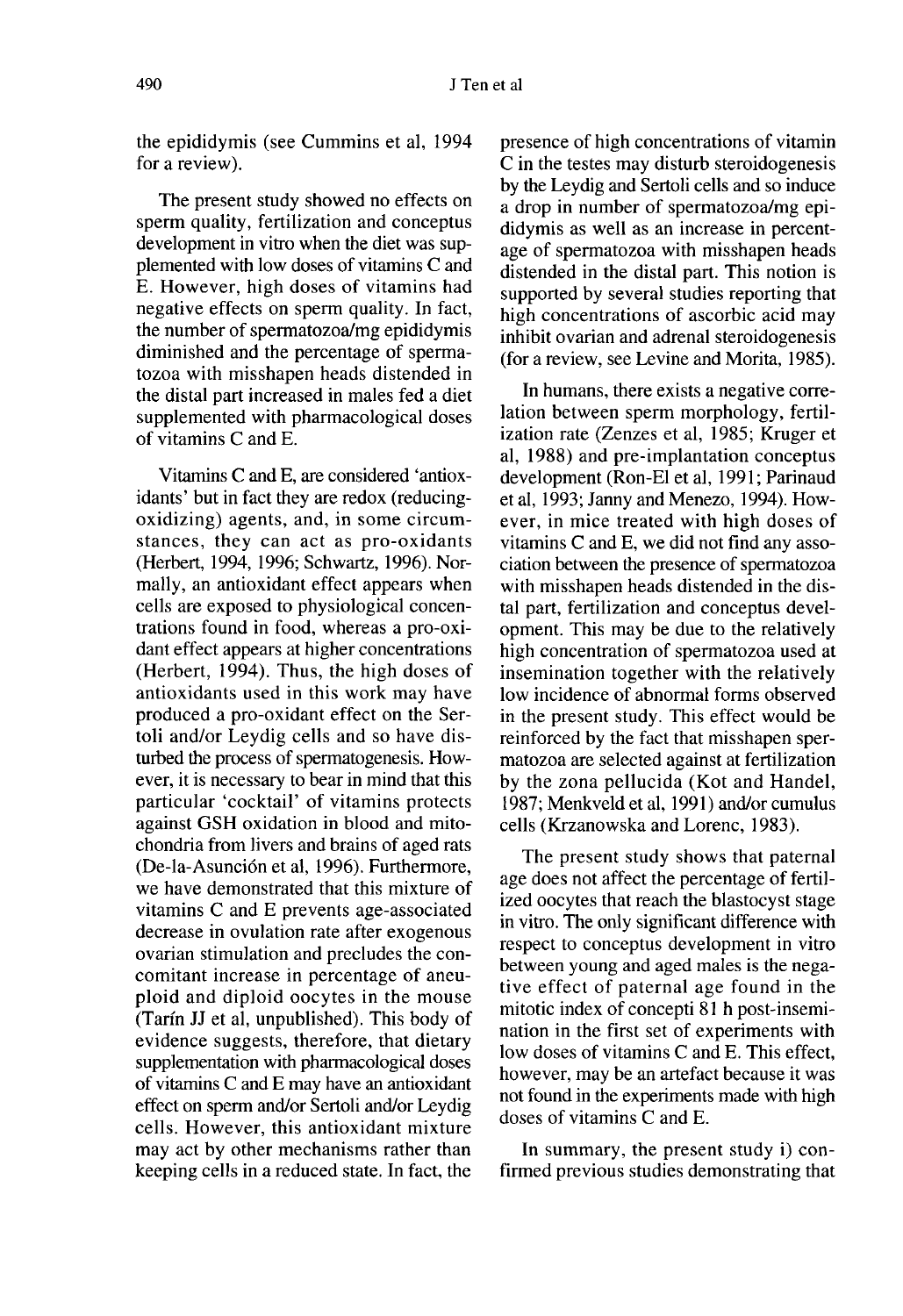paternal age decreased the number of spermatozoa/mg epididymis; and ii) showed that dietary supplementation with high doses of vitamins C and E decreased the number of spermatozoa/mg epididymis and increased the percentage of misshapen spermatozoa with distended heads in the distal part. It remains to elucidate whether the negative effects of high doses of vitamins C and E on spermatozoa are due to their potential antioxidant effect or their inhibitory action on steroidogenesis by Leydig and/or Sertoli cells.

## ACKNOWLEDGEMENTS

This study was supported by a grant from the Ministerio de Sanidad y Consumo to AC (FIS 93/0680).

# **REFERENCES**

- Auroux M, Nawar NN, Rizkalla N (1985) Testicular aging: vascularization and gametogenesis: modifications in the Wistar rat. Arch Androl 14, 115- 121 l
- Bronson FH, Desjardins C (1977) Reproductive failure in aged CBFI male mice: interrelationships between pituitary gonadotropic hormones, testicular function, and mating success. Endocrinology 101, 939- 945
- Cummins JM, Jequier AM, Kan R (1994) Molecular biology of human male infertility: links with aging, mitochondrial genetics, and oxidative stress? Mol Reprod Dev 37, 345-362
- Dawson EB, Harris WA, Rankin WE, Charpentier LA, McGanity WJ (1987) Effect of ascorbic acid on male fertility. Ann NY Acad Sci 498, 313-323
- Dawson EB, Harris WA, Teter MC, Powell LC (1992) Effect of ascorbic acid supplementation on the sperm qualities of smokers. Fertil Steril 58, 1034- 1039
- De-la-Asunci6n JG, Millan A, Pla R, Bruseghini L, Esteras A, Pallard6 FV, Sastre J, Vina J (1996) Mitochondrial glutathione oxidation correlates with age-associated oxidative damage to mitochondrial DNA. FASEB J 10, 333-338
- Fraga CG, Motchnik PA, Shigenaga MK, Helbock HJ, Jacob RA, Ames BN (1991) Ascorbic acid protects against endogenous oxidative DNA damage in human sperm. Proc Natl Acad Sci USA 88, 11003-11006
- Geva E, Bartoov B, Zabludovsky N, Lessing JB, Lemer-Geva L, Amit A (1996) The effect of antioxidant treatment on human spermatozoa and fertilization rate in an in vitro fertilization program. Fertil Steril 66, 430-434
- Gosden RG, Richardson DW, Brown N, Davidson DW (1982) Structure and gametogenic potential of seminiferous tubules in ageing mice. *J Reprod Fertil* 64, 127-133
- Harman D (1956) Aging: a theory based on free radical and radiation chemistry. J Gerontol 11, 298- 300
- Harman D (1981) The aging process. Proc Natl Acad Sci USA 78, 7124-7128
- Herbert V (1994) The antioxidant supplement myth. Am J Clin Nutr 60, 157-158
- Herbert V (1996) Prooxidant effects of antioxidants vitamins. *J Nutr* 126, 1197S-1200S
- Janny L, Menezo YJ (1994) Evidence for a strong paternal effect on human preimplantation embryo development and blastocyst formation. Mol Reprod Dev 38, 36-42
- Johnson L (1986) Spermatogenesis and aging in the human. *J Androl* 7, 331-354
- Johnson L (1989) Evaluation of the human testis and its age-related dysfunction. Prog Clin Biol Res 302, 35-67
- Johnson L, Petty CS, Porter JC, Neaves WB (1984) Germ cell degeneration during postprophase of meiosis and serum concentrations of gonadotropins in young adult and older adult men. Biol Reprod 31,779-784
- Kessopoulou E, Powers HJ, Sharma KK, Pearson MJ, Russell JM, Cooke ID, Barratt CLR (1995) A double-blind randomized placebo cross-over controlled trial using the antioxidant vitamin E to treat reactive oxygen species associated male infertility. Fertil Steril 64, 825-831
- Kinoshita T, Higashi Y, Winters S, Oshima H, Troen P (1985) An analysis of the age-related decline in testicular steriodogenesis in the rat. Biol Reprod 32, 309-314
- Kot MC, Handel MA (1987) Binding of morphologically abnormal sperm to mouse egg zonae pellucidae in vitro Gamete Res 18, 57-66
- Kruger TF, Acosta AA, Simmons KF, Swanson RJ, Matta JF, Oehninger S (1988) Predictive value of abnormal sperm morphology in in vitro fertilization. Fertil Steril 49, 112
- Krzanowska H (1981) Sperm head abnormalities in relation to the age and strain of mice. J Reprod Fert 62,385-392
- Krzanowska H, Lorenc E ( 1983) Influence of egg investments on in-vitro penetration of mouse eggs by misshapen spermatozoa. J Reprod Fert 68, 57- 62
- Levine L, Morita K (1985) Ascorbic acid in endocrine systems. Vit Horm 42, 1-64